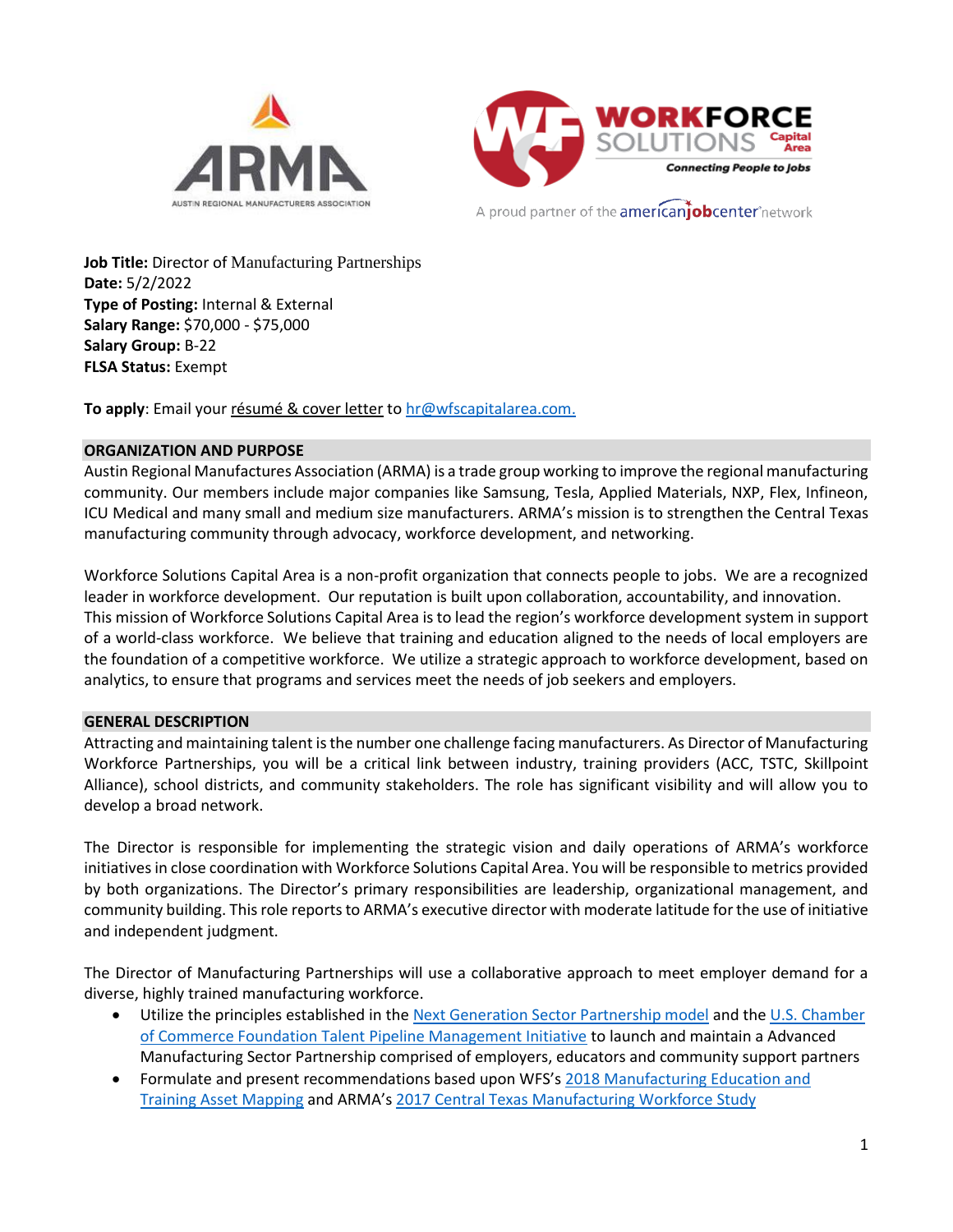- Raise awareness of the manufacturing workforce development pipeline, including entry-level jobs and career advancement opportunities
- Expand the post-secondary education pipeline for manufacturing training
- Support secondary education initiatives and activities that provide manufacturing career awareness to students
- Broker relationships with other community partners and government agencies who support workforce development in the manufacturing industry
- Raise financial resources and leverage strategic relationships in support of Partnership goals
- Clearly communicate the Partnership's mission, goals, and accomplishments through a variety of mediums

# **EXAMPLES OF WORK PERFORMED**

*(This list should not be interpreted as all-inclusive. The employee may be required to perform or assume additional job-related duties other than included in this job description)*

- Build relationships with manufacturers and ensure they stay involved with the Central Texas Manufacturing Partnership (CTMP).
- Track capacity and participation of area workforce programs focused on manufacturing.
- Lead committee meetings.
- Organize and maintain a committee of ISD Career and Technical Educators.
- Present information about the manufacturing sector to teachers, counselors, and parents.
- Manage the daily operations for CTMP. Responsibilities will include, but are not limited to, updating distribution lists, setting meeting dates, creating agendas, facilitating discussions, and distributing minutes
- Develop a 24-month work plan for CTMP that includes short-and long-term deliverables, milestones, and outcomes
- Establish strategies, tactics, and metrics with participating members
- Update CTMP activities in HubSpot
- Track and report progress to the CTMP and to Workforce Solutions' leadership.
- Create a governance structure for the CTMP that is vetted and adopted by employer partners
- Create and oversee working groups or subcommittees as needed
- Solicit funding to support the formation and growth of the CTMP
- Support and standardize process for workforce training programs including the Certified Production Technician (CPT) Training and CNC Machinist Apprenticeship

## **GENERAL QUALIFICATION GUIDELINES**

## **Experience and Education**

- Education and experience equivalent to a bachelor's degree, preferred
- Experience in the advanced manufacturing or CTE work or convening employers, preferred
- Experience in project management, event planning, and grant management, helpful
- Experience and education may be substituted for one another. (Experience requirements may be satisfied by full-time experience or the prorated part-time equivalent.)

## **Knowledge, Skills, and Abilities**

- Direct experience working with workforce and/or educational institutions from the public, private or nonprofit sectors, preferably in Central Texas
- Ability to foster a culture of collaboration both within and outside of the organization
- Approachable with an open communication style